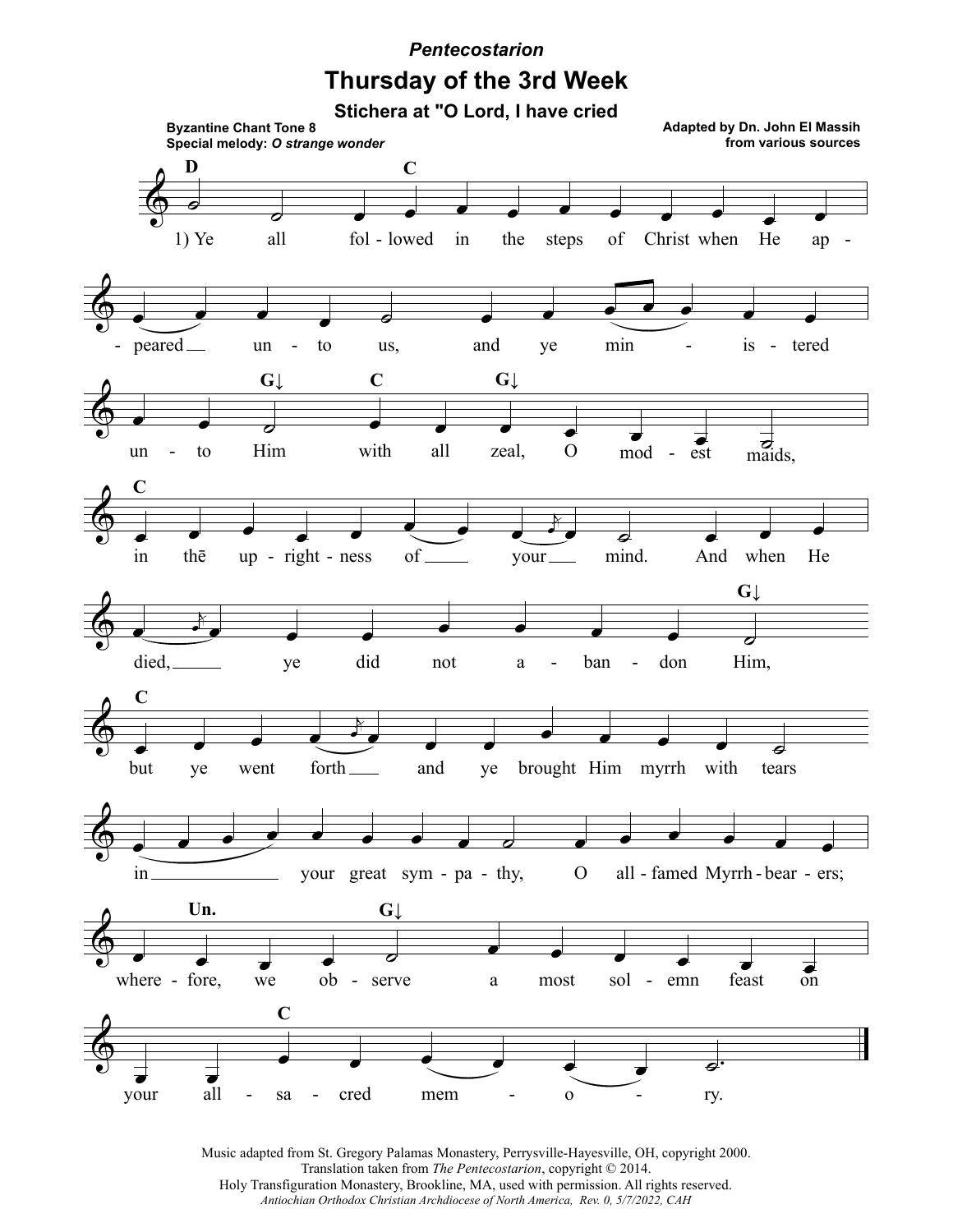

Music adapted from St. Gregory Palamas Monastery, Perrysville-Hayesville, OH, copyright 2000. Translation taken from *The Pentecostarion*, copyright © 2014. Holy Transfiguration Monastery, Brookline, MA, used with permission. All rights reserved. *Antiochian Orthodox Christian Archdiocese of North America, Rev. 0, 5/7/2022, CAH*